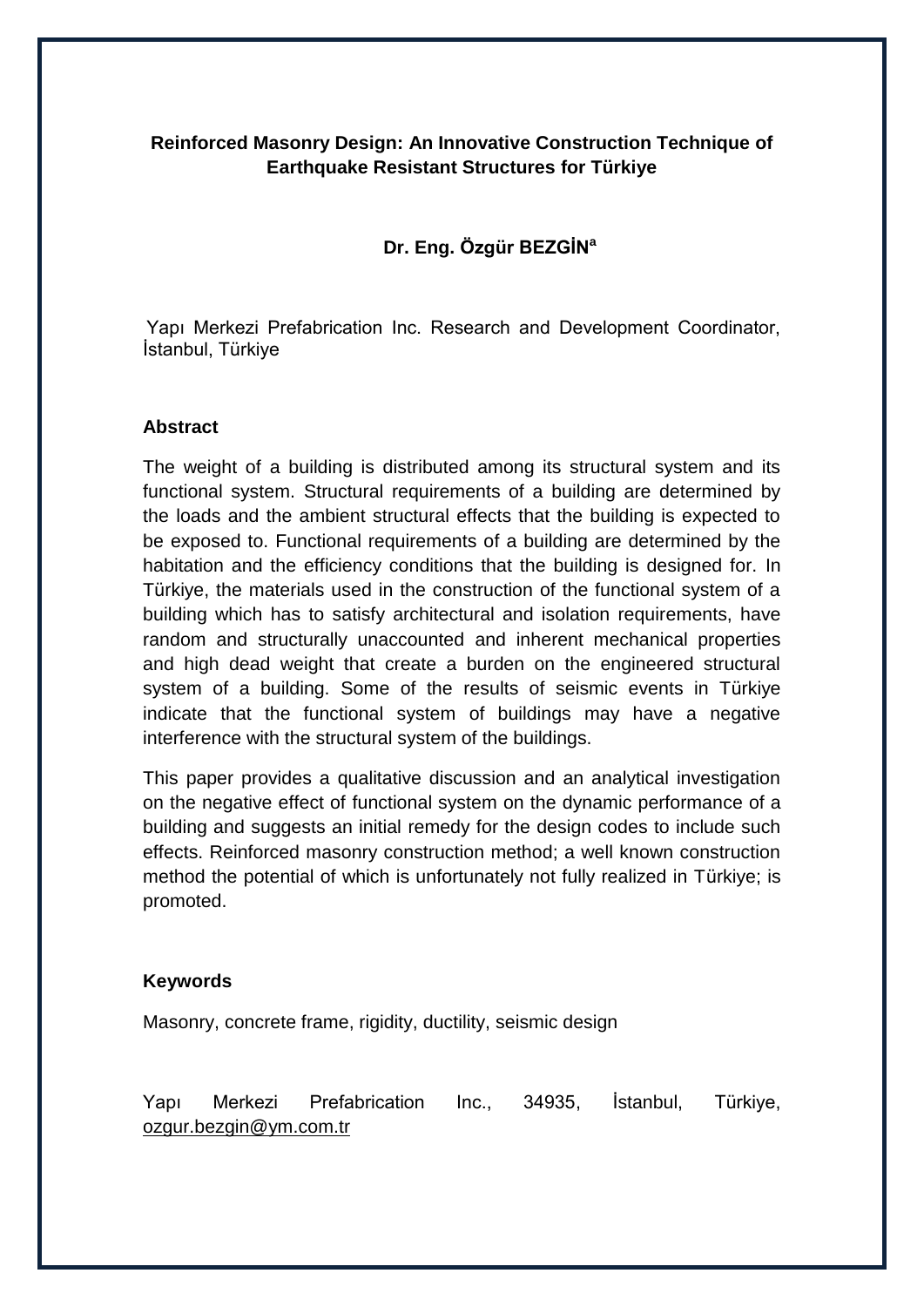### **1. INTRODUCTION**

Design and construction of a building is a consequence of a functional need. The architectural solution to a functional need is made a reality by the engineering solution of a structural system. Construction of a building not only involves the engineering of the load bearing elements within the structure but also involves incorporating within this structural system, a functional system that would create a habitable environment within the building.

Construction of a building is a sequence of events that require time and effort. The initial step of the construction process is the selection of engineered materials which is later given a structural formation within the boundaries required by architecture. This formation gives the necessary structural frame within which the functional components of the building can be incorporated that leads to the completion of the building. It would be desirable to have a building the weight of which is completely structural; however in reality, only a percentage of this total weight belongs to the structure of the building.

## **2. UNDETERMINED INFLUENCES ON ENGINEERED STRUCTURES**

Functional components of a building have inherent mechanical properties that are typically considered non-structural and are not included in the structural design of a building. This non-structural weight is not only a burden on the structure of the building but also has an undetermined influence on the engineered-structure of the building due to its inherent mechanical properties.

In earthquake prone parts of the world where the use of reinforced concrete with non-structural infill is a prominent construction method, the structural effect of the infill walls on the structural behavior has been investigated by many researchers. The effect of the non-structural infill is mostly investigated from a perspective that analyses its effect due to discontinuous or unsymmetric infill placement within a structure and leads to a wrong assumption that if the infill is continuously and symmetrically placed into a structure; its structural effect can be disregarded. When the non-structural infill is introduced into the load path within a structural frame, the loads that are generated within the frame are increased regardless of the irregularity of the walls. The irregularity of the walls further increases the loads due to deviations in the center of rigidity and the center of gravity of a story within a building as well as deviations in stiffness values throughout the building. Unified Building Code recognizes the important differences between the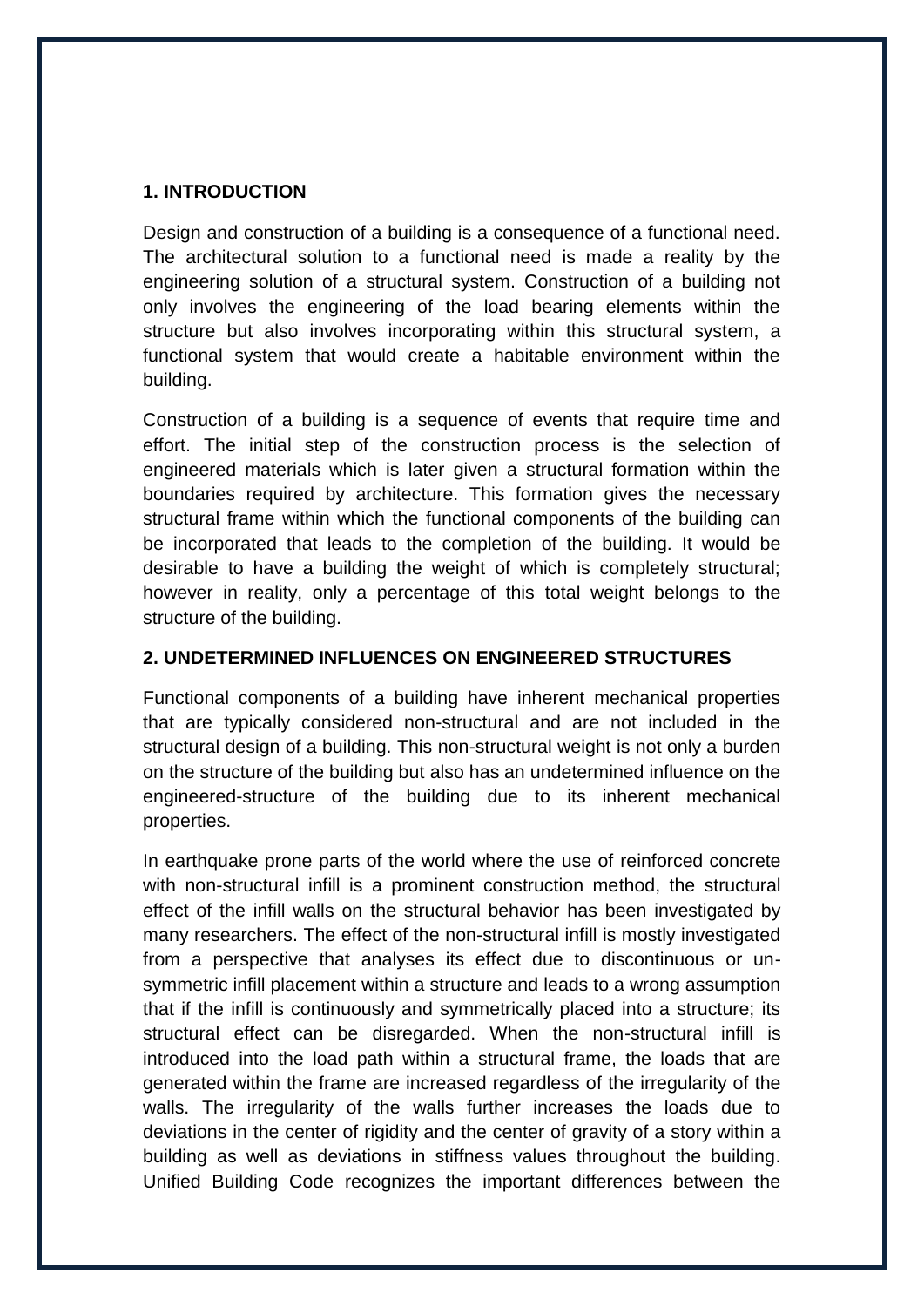structural behavior of a bare frame and an infilled frame and provides different design values for lateral loads. However, the Turkish Seismic Design Code 2007 does not address any difference between the behavior of a bare frame and an infilled frame.

The effect of the infills on the lateral response of a structure could be viewed in terms of its effect on the energy absorbing capacity and the vibration period of the structural frame.

Ordinary and intermediate structural frames have different ductility values and different energy absorbing capacities. These differences are reflected with the associated response modification coefficient value (R), which is a reduction coefficient for the calculated lateral load by allowing a plastic deformation to occur within the resisting frame. A higher R value indicates higher frame plasticity. In other words when an R value is used, the structure is expected to sufficiently deform to provide the required capacity to absorb and dissipate energy. However, the effect of the infill walls could prevent the infilled frame to deform, thereby preventing the frame from absorbing and dissipating the energy that it was designed for. The un-dissipated energy has to be transferred somehow and could be stored as potential energy within the structure by axial and rotational deformations of members. The outcome of this energy due to structural deformations results in increased forces and moments within the structural frame. Therefore, the structural frame, which was designed for certain force and moment values as a result of an expected structural behavior that would dissipate a certain part of the generated seismic energy, could be exposed to higher force values that are generated due to the un-dissipated energy.

Within an infilled structural frame, energy dissipation mechanisms could take place such that the infill walls could crack and be destroyed thereby dissipating an amount of energy. However, the reliability of the energy dissipation by the destruction of the infill wall would be questionable because: 1. The infill walls are seldom engineered and considered structurally to rely on its use as a structural mechanism, 2. The energy storage and dissipating capacities of different materials and structural members are different. The fact that the wall cracks, does not guarantee the dissipation of the same amount of energy as it would occur within the structural frame. 3. The infill walls may not crack at all, thereby forcing the excess energy that the structure was supposed to dissipate, to be stored within the structure as potential energy due to the deformations of the structural members and thus generating extra forces in the structural member. Therefore if an energy dissipation value is attributed to a frame and this same energy dissipation behavior is also attributed to an infilled-frame, than the behavior and the energy dissipation characteristics of the frame must be validated.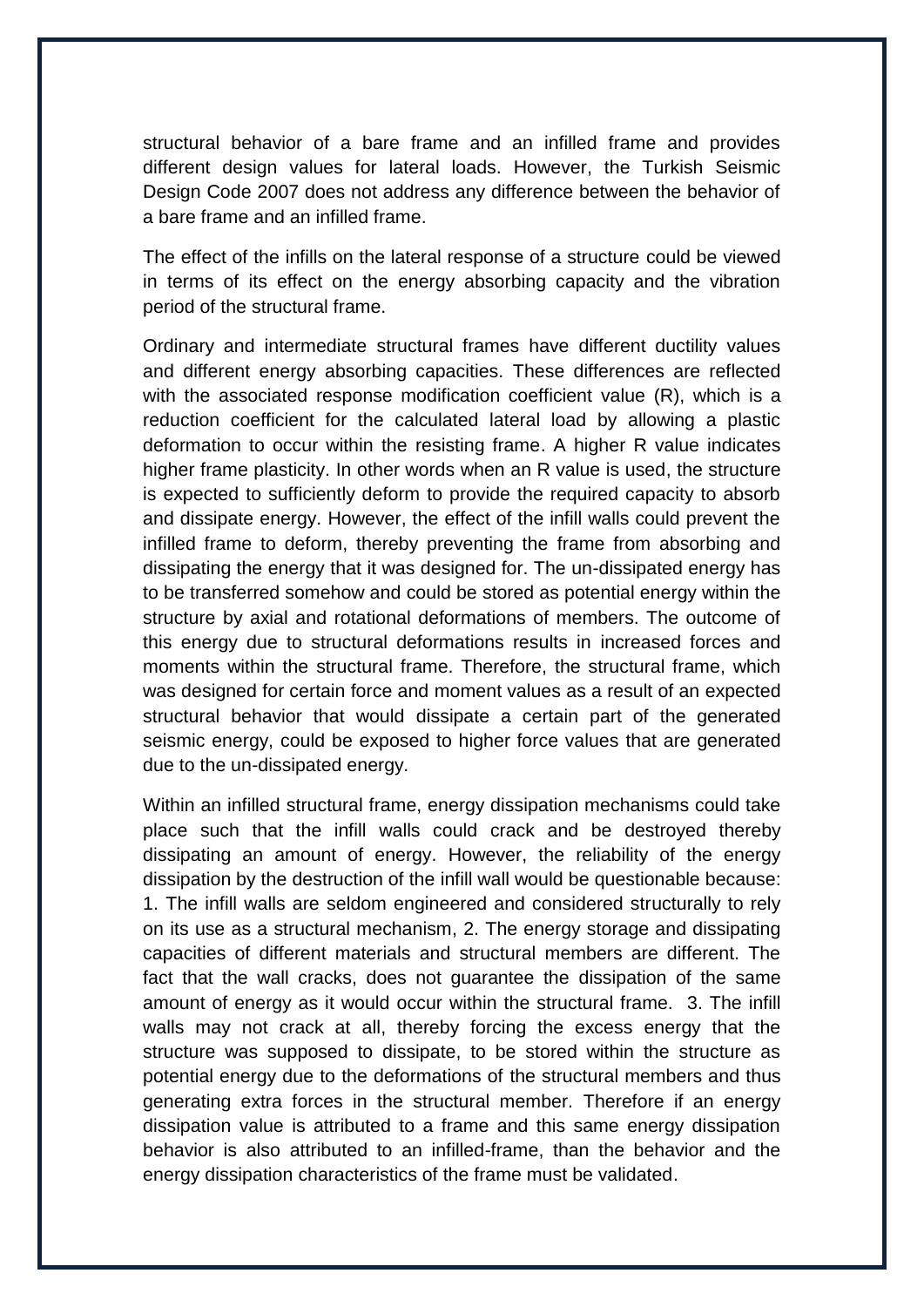"Figure 1" shows cracked infill walls of a reinforced concrete frame building due to the incompatible horizontal deformation behavior of the two building materials. "Figure 2" shows structural column damage due to excessive shear forces caused by the infill walls that has extended beyond the damage that occurred within the infill walls.



Figure 1 – A typical damage pattern due to lateral loads on a non-engineered infill walls.



Figure 2 – Damaged columns as a result of increased lateral loads due to infill walls.

Although the building in Figure 1 has not collapsed, it is need of serious repair. On the other hand "Figure 2" shows structural damage to the columns of a building beyond the damage that has occurred within the infill walls. Both these figures show that there is an undetermined effect of the infill walls on the engineered structure of a building that needs to be addressed and incorporated into the design of a structure.

On the other hand, the vibration period of the structure is directly related to the square-root of the mass and inversely related to the square-root of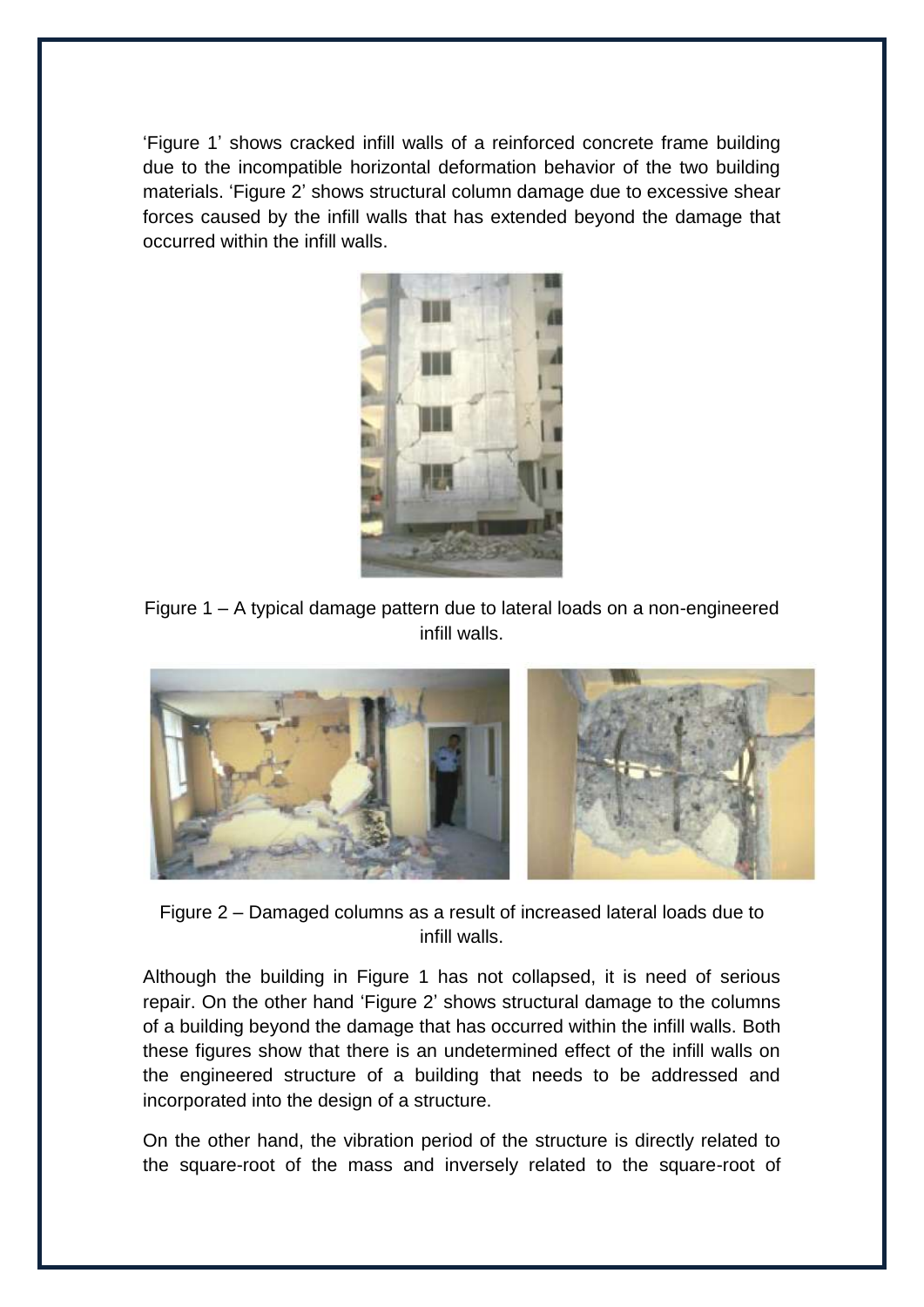stiffness of the structure. Therefore, when a structural frame is completely infilled, the rate of increase of its stiffness could be more than the rate of increase of its mass. Therefore, the period of the structure could decrease. Spectral acceleration curves indicate that as the period of a structure is lowered, the lateral loads generated by a seismic event are increased. Therefore, an increase in lateral seismic acceleration coupled with increased mass could results in higher lateral loads.

The behavior of a flexible structural frame, rigidly filled with a non-structural infill wall, could shift from that of a frame to that of a truss. The beams and the columns within this frame could be exposed to higher axial loads that they were originally designed for.

In DBYBHY 2007 which is the Turkish acronym for the Turkish Seismic Code: "The Turkish Seismic Design Code 2007"; the effects of infill walls are highlighted under the following clauses:

*Article 2.3.2.3 – For buildings with B1 type vertical irregularity, if the crosssection area of the infill wall in a story is higher than the story above, they will not be included in the calculation of hci which (hci : ratio of the shear area of the structure within a story to the shear area of the structure of the story above). If 0,6 < (hci) min<0,8 than the R value of the structure will be multiplied by 1,25(hci)min and applied in both orthogonal seismic directions. The condition of hci < 0,6 shall never be allowed.*

*Clause 3.3.8 – Short columns could form due to the structural system or because of limited infill wall height along a column. If the formation of a short column cannot be avoided, the fixed end moment at the bottom of a column above a joint and the fixed end moment of the top of a column below a joint will be increased 40%. Along the total height of short column, the ties will be placed at the spacing specified only for the confinement zone for the columns other than the short columns and the vertical reinforcement will be continuous.*

These two clauses that highlight the effect of infills on the lateral load acting on a structure do not provide a full treatment of the effect of the infill walls on the design and engineering of a structure. These clauses provide a local treatment of the effect of infills on the structure, and therefore there is the risk that the effect may not be considered in the global design of the structure.

Clause 2.3.2.3 addresses a reduction in the energy dissipation capacity under some circumstances and requires an increment in the seismic design loads such that, in case a B1 type irregularity exists, the R value that is used for a bare structural frame is to be reduced by  $1,25(h_{ci})_{min}$ . Therefore for  $(h_{ci})_{min}$ =0,6; R is multiplied by 1,25x0,6= 0,75 and R remains unchanged for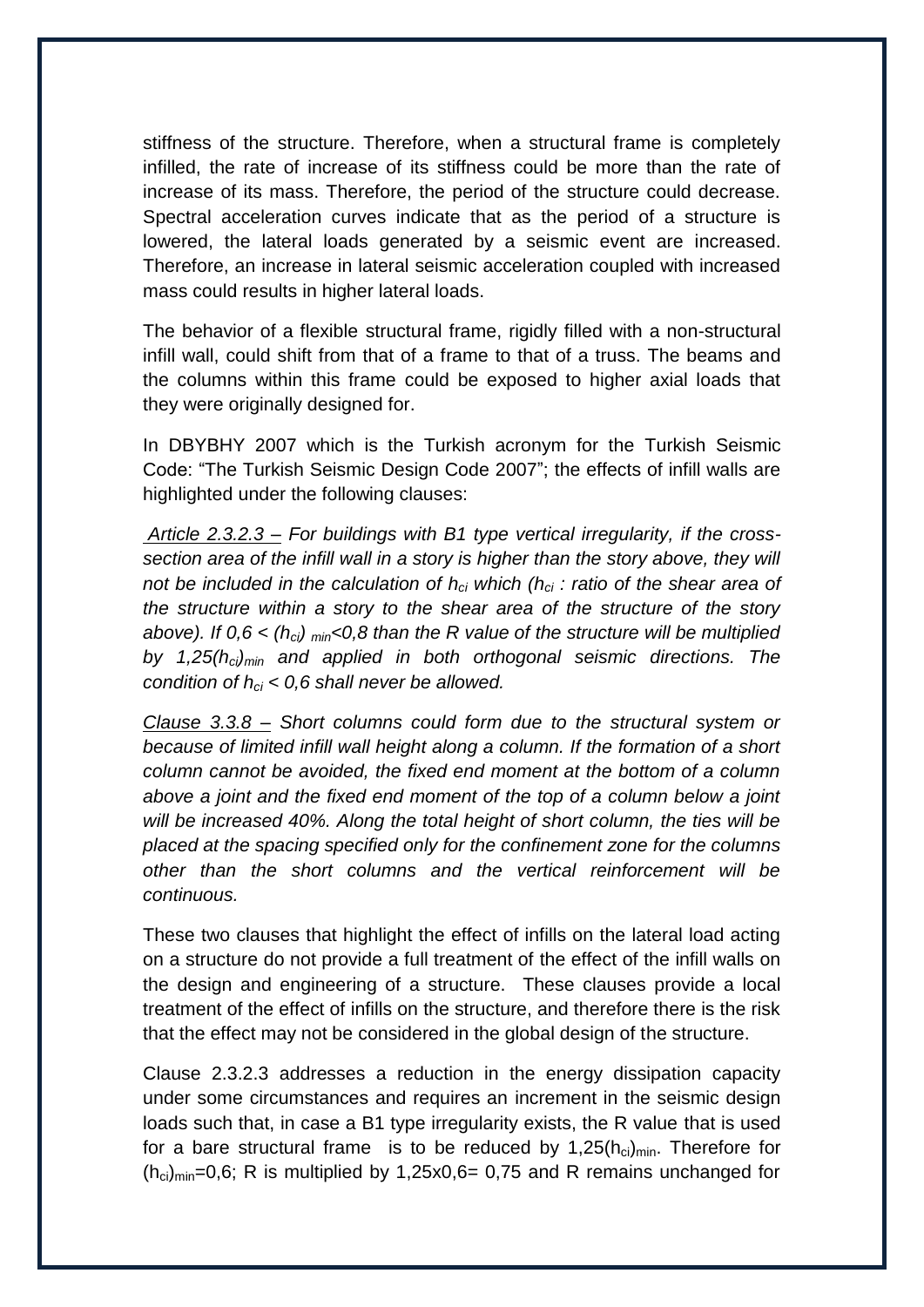$(h_{ci})_{min} = 0.8$ ; 1,25 $(h_{ci})_{min} = 1,25x0,8=1,0$ . Therefore a reduction in R is addressed for walls with irregular infills. However, this clause does not address the decrease in the energy dissipation characteristics if the vertical irregularity does not exist.

Clause 3.3.8 only addresses a certain probable condition within a structure and does not address an overall strengthening procedure for the effect of infill walls.

The presence of infill walls does not necessarily indicate a certainty of structural failure. The infill walls could improve certain characteristics of the structure such as: increase the possible load-paths within the superstructure, improved story shear strength, increased compressive strength due to confinement of columns and energy dissipation due to cracking and friction within the wall elements. However, the infill walls could also adversely affect certain characteristics such as reducing the ductility of the structural frame, increased lateral loads due to increased mass and increased seismic accelerations, increased lateral loads due to increased stiffness and deviations of the center of rigidity and center of gravity of the structure and thereby generation of unaccounted off-centered forces. There are also variations in the properties of the bricks used as infill, which only increases the unknown nature of the question at hand.

Therefore, it is recommended by the authors that the engineering of a structure is incomplete without properly addressing all the possible important interactions and the effects that are expected to occur within a structure between the engineered and the non-engineered components.

The effect the infill wall on the structural behavior of a building is investigated in a simple numerical analysis for a reinforced concrete structure that consists of a concrete frame, which is later filled with bricks to form façade and interior walls. Two, 2-story 5m x 5 m concrete frames are constructed from C30 concrete with 25cm x 25cm beams and columns. One of the concrete frames is filled with hollow clay bricks and both frames are analyzed under UBC-97 response spectrum (presented in SI Units). "Figure 3" shows the deflected shapes of the frames to the same scale. The mechanical properties of the materials effective on the dynamic response are for concrete:  $M_c = 2.500 \text{ kg/m}^3$  and  $E_c = 32.000 \text{ MPa}$  and for hollow-clay bricks:  $M_b$  = 1.500 kg/m<sup>3</sup> and E<sub>b</sub> = 14.000 MPa. This simple analytical study is an indicator of the structural influence of a functional component on the engineered structure of a building. The wall not only increases the loads on the frame but also prevents the frame from reacting since it prevents the frame from deflecting. Here it is seen that, the rigidity of the structure increases and its natural period decreases. This decrease in the natural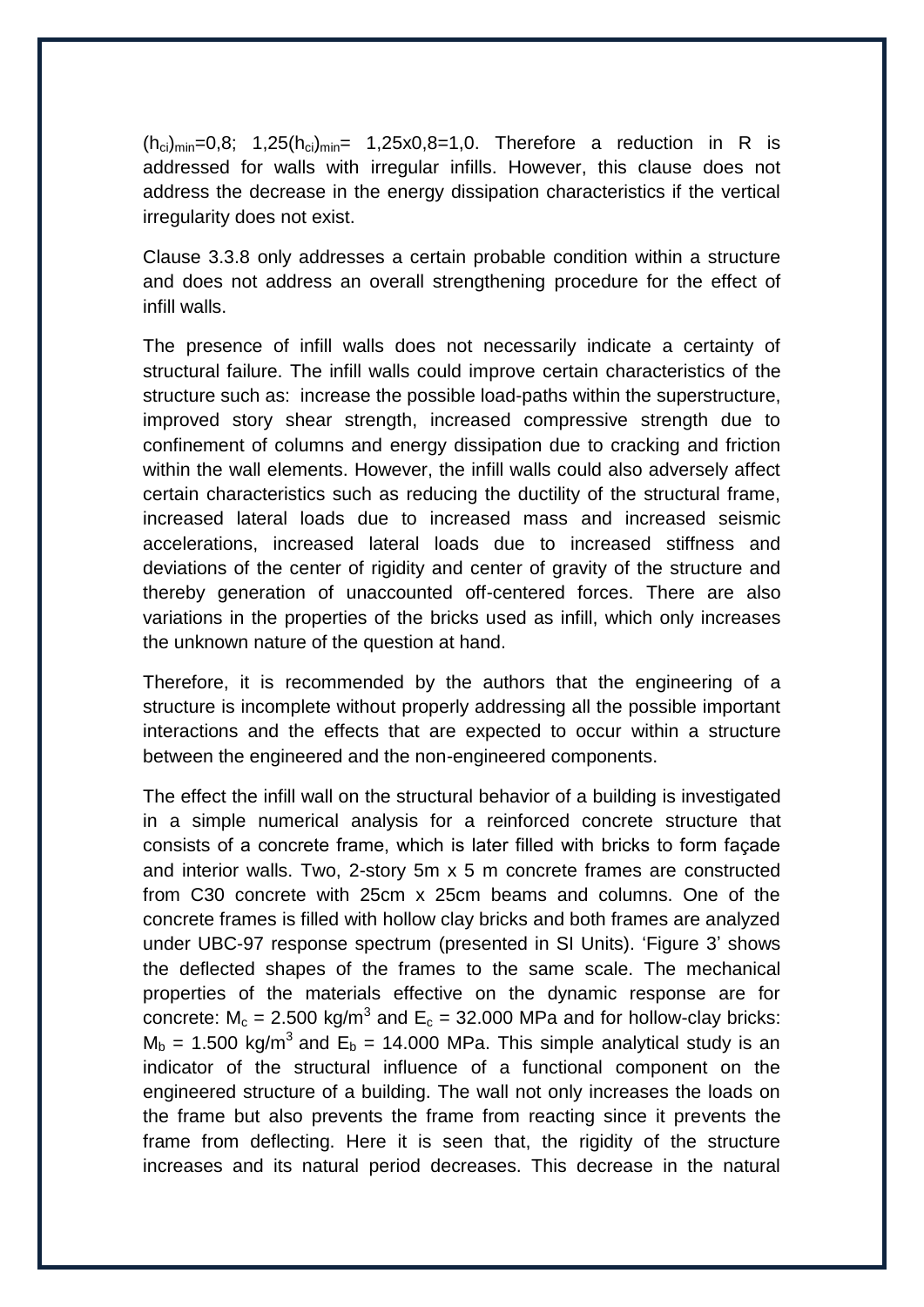period results in increased accelerations and also increases the axial loads and shear on the columns. As a result, the influence of non-structural components on the behavior of a structure could lead to reactions much higher than originally anticipated.



Figure 3 – Displaced shapes of a free and an infilled concrete frame under lateral action.

This model could be improved with a program that could conduct a cracked solid section and surface separation analysis. The rate of increase in the response parameters are expected to be lower than what is observed in the analysis above. However, the fact remains that the inclusion of the infill wall within a frame, increases the shear and moment values within the frame.

Another issue that needs to be addressed within the investigation of the effect of infills on the behavior of structural frames is the transfer of the loads generated within a structure due to the lateral loads. The termination points of the load paths are the foundation elements of the frames the building is composed of. Even if the infill walls and the structural frame members were able to resist the extra loads generated due to the infill walls, these loads have to be conducted to the ground through the foundation elements of the frame unless alternate paths to the ground is provided. Therefore, unless the foundation elements are modified for the increased lateral loads due to the infills, increased bearing pressures could arise underneath the foundations designed for bare structural frames.

The presence of infill walls could stiffen and strengthen a structural frame. This understanding leads to a wrong understanding that if a structure could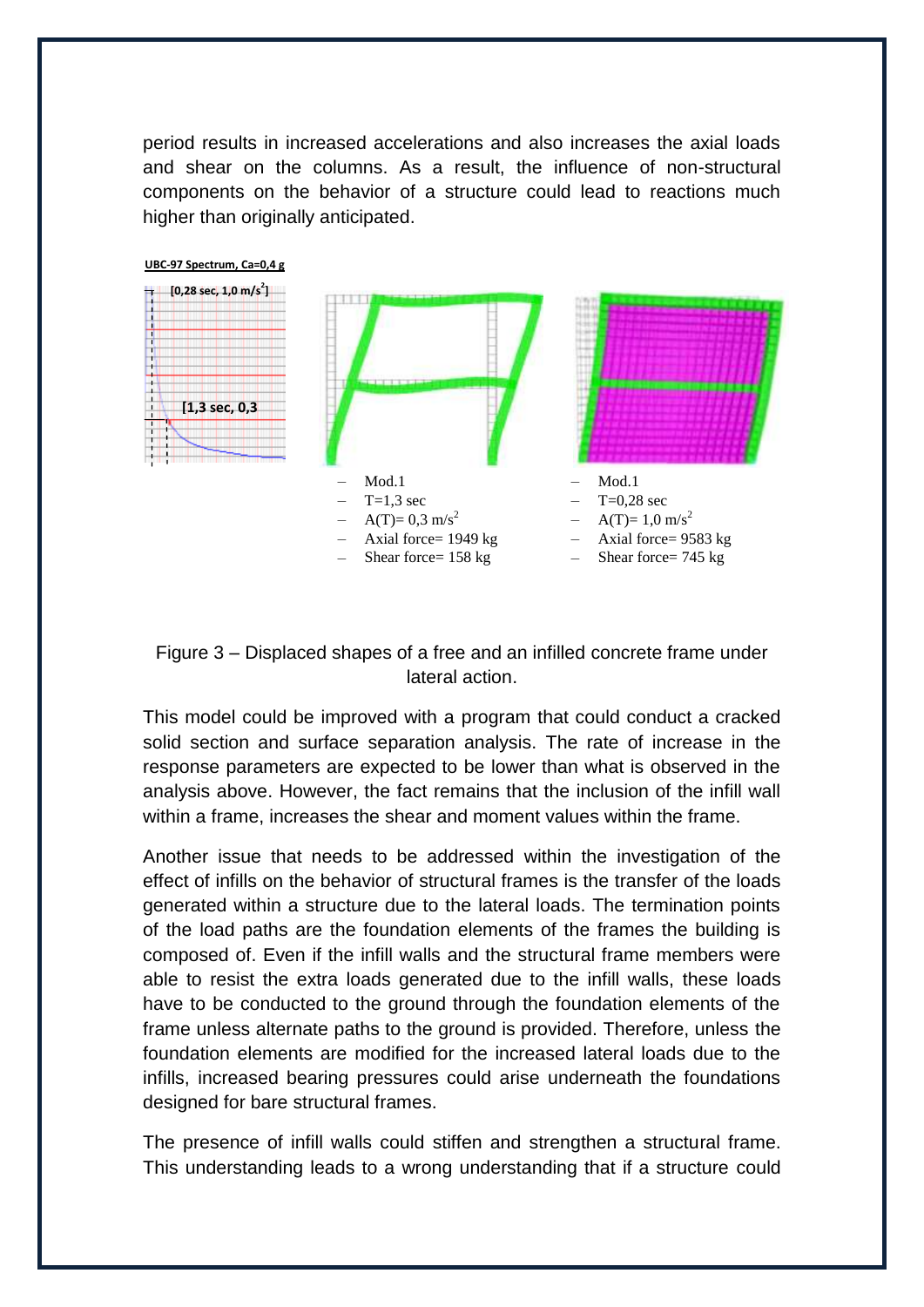be stiffened and strengthened due to an infill wall, what is the problem? The problems are: 1. the structure could not be strengthened due to the infill wall, 2. the energy dissipation characteristic and thus the design lateral load for the frame is not properly determined, 3. the supposed and sometimes present strengthening effects of the walls are never quantified. Therefore a structure that is supposedly designed under a limit state design philosophy is actually left in the dark as to what the structural capacity of the designed structure actually is.

#### **4. SUGGESTIONS FOR REVISION OF DBYBHY 2007**

The codes must be simple but yet comprehensive enough to address the design parameters. Therefore, the effect of infills on the design values of lateral loads on the frames should be presented clearly. Although it would be ideal to address the issue through both parameters, the structural design with infill walls could be revised in the DBYBHY 2007 by an increased design lateral load either by addressing the lateral load increase on a structure due to decreased vibration periods or by addressing the reduced ductility. Table 2.5 of DBYBHY 2007 lists the response modification coefficients for types of structures with different ductility values. Structural systems are specified as normal ductility systems and high ductility systems and the R values are specified accordingly. The lower R value for the system with regular ductility is a result of the differences in the reinforcement use in the confinement regions of beam-column connections. However, this list does not address the change of ductility, when a structural frame designed as normal ductility or high ductility is infilled with a wall. The walls should be incorporated into the structure and designed accordingly. If the walls are not intended to be included in the structural design of a building, then they should be structurally isolated from the building. The stiffening effect of structural and non-structural infill walls for reinforced masonry construction is correctly reflected in the code with lower R values compared to ductile frames of steel and concrete. In DBYBHY 2007, for unreinforced masonry buildings is R=2. The code that realizes the limits of energy dissipating characteristics of masonry construction, does not consider a similar effect for infilled structural frames. Determination of these parameters will require thorough experimental and analytical research however a quick action is also required to impose a design guideline to the brick infilled structural frame construction method which is very wide spread in Türkiye. Therefore, as a least action of remedy, the lowest reduction coefficient  $(1,25(h_{ci})_{min}=0,75)$  that is specified in clause 2.3.2.3 which should be applied to the response spectrum coefficients should be applied to the response coefficient value of all structural frames that will be infilled. Table 2.5 of DBYBHY 2007 assigns an R value of 8 for structures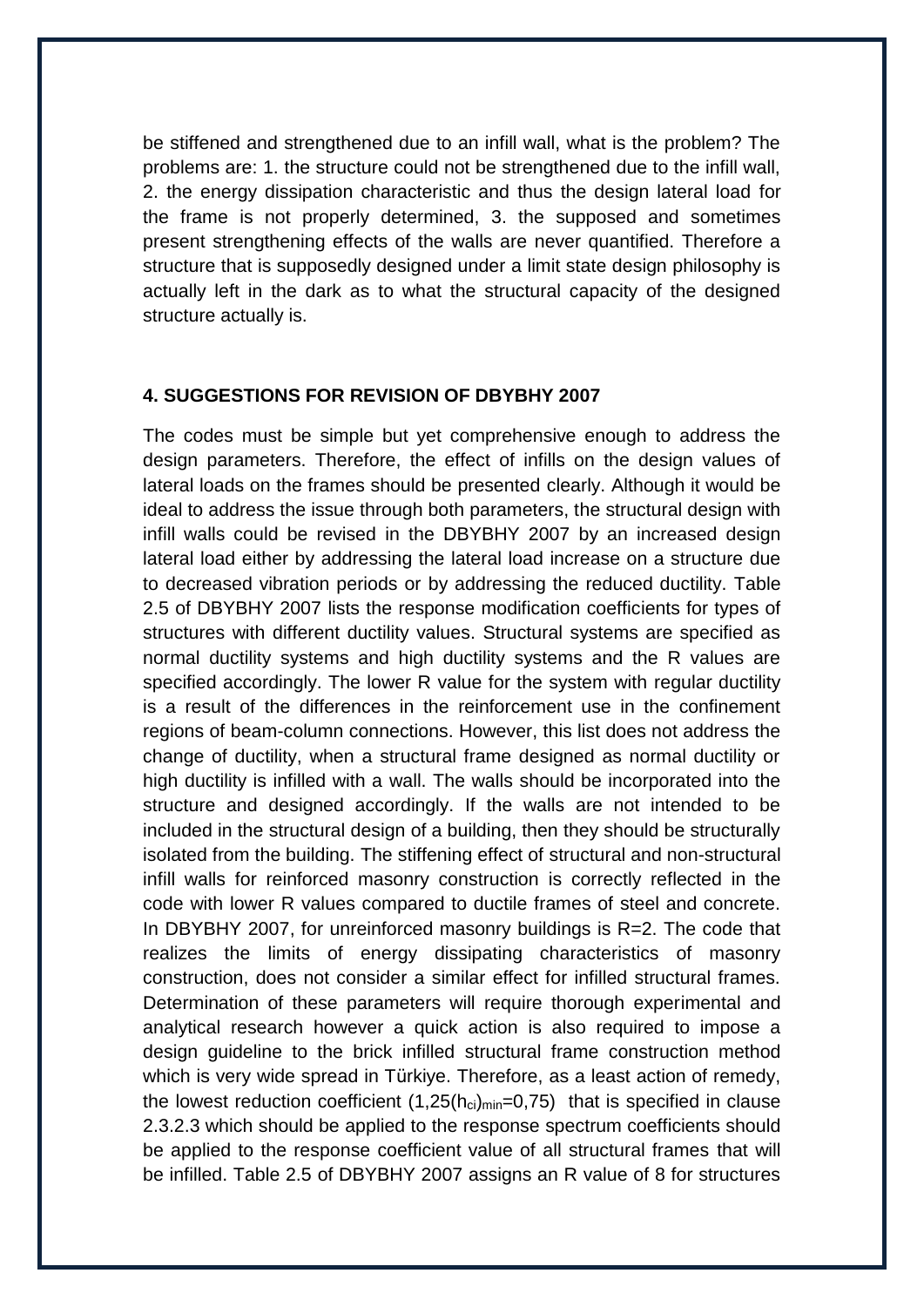that have high ductility reinforced concrete and steel frames. The inclusion of a concrete curtain wall reduces the R value to 7 for high ductility reinforced concrete and steel frames. Therefore, as a least action of remedy, and in the absence of a thorough investigation, the response modification factor assigned for a pure frame, should be reduced at least 15% for frames infilled with non-structural bricks and masonry elements.

In UBC-97, the effect of infills on the response modification coefficients are reflected such that the R value of an intermediate moment resisting frame is reduced 25% and the R value of a special moment resisting frame is reduced 35%, when the frames are infilled.

In IBC 2003, the criteria for the satisfaction of deformation compatibility requirement among structural and non-structural components are addressed.

# **5. QUALITATIVE UNDERSTANDING OF MASONRY STRUCTURES**

The intention to develop a construction concept for a building that would attempt to resolve the functional design of a building within its structural system is justified as a result of the fact that non-structural functional components of a building could have negative structural effects. Masonry construction, which involves the formation of a structure by the repeated use of masonry units with or without the use of steel reinforcement, has the advantage of simultaneously providing the functional wall components of the building within its structural system. Therefore, all the structural boundary elements as well as the infill wall elements within the structure is engineered and structurally designed. "Figure 4" shows only some of the many examples of masonry units. An inherent advantage of masonry construction is that the masonry units can be engineered to many sizes and forms to answer the structural need.



Figure 4 – Typical examples of masonry units.

Masonry provides compressive resistance, stability, weathering durability, energy efficiency, and fire protection to the building and it can be used for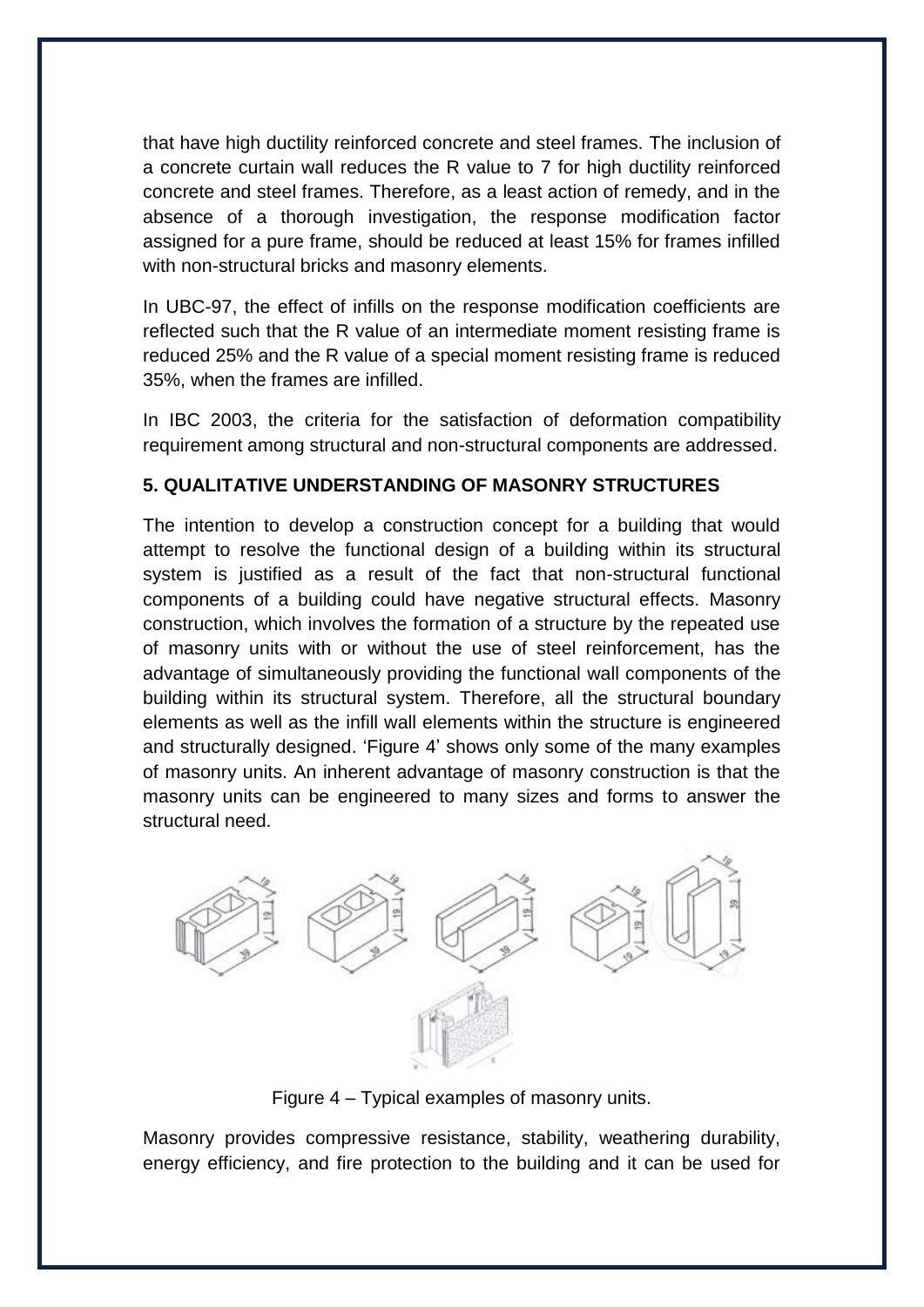load bearing external and internal walls, retaining walls, chimneys, elevator shafts and staircase shafts. The surfaces formed by the repeated use of these units not only serve as the architectural skin of the building but also provide an important part of the functional design of the building such as its thermal and acoustic insulation. Masonry construction eliminates the need for formwork, since the cellular masonry units themselves provide the necessary forms in which grout can be poured. Masonry construction also eliminates the need for plastering and architectural surfacing, since the masonry units can be supplied in the required architectural texture and colour.

#### **6. STRUCTURAL ASPECTS OF MASONRY CONSTRUCTION**

The hollow masonry units can be laid in many patterns, as shown in figure 5. A commonly used pattern is the "running bond" system, where a masonry unit overlaps with two other units below and above. Once the wall is constructed, it is grouted and reinforced vertically and horizontally at certain intervals depending on the design requirements. The end result is a load bearing wall with functional characteristics. The structure shown in "Fig. 7" could also be viewed as a structure where the beams and columns are hidden within the walls.

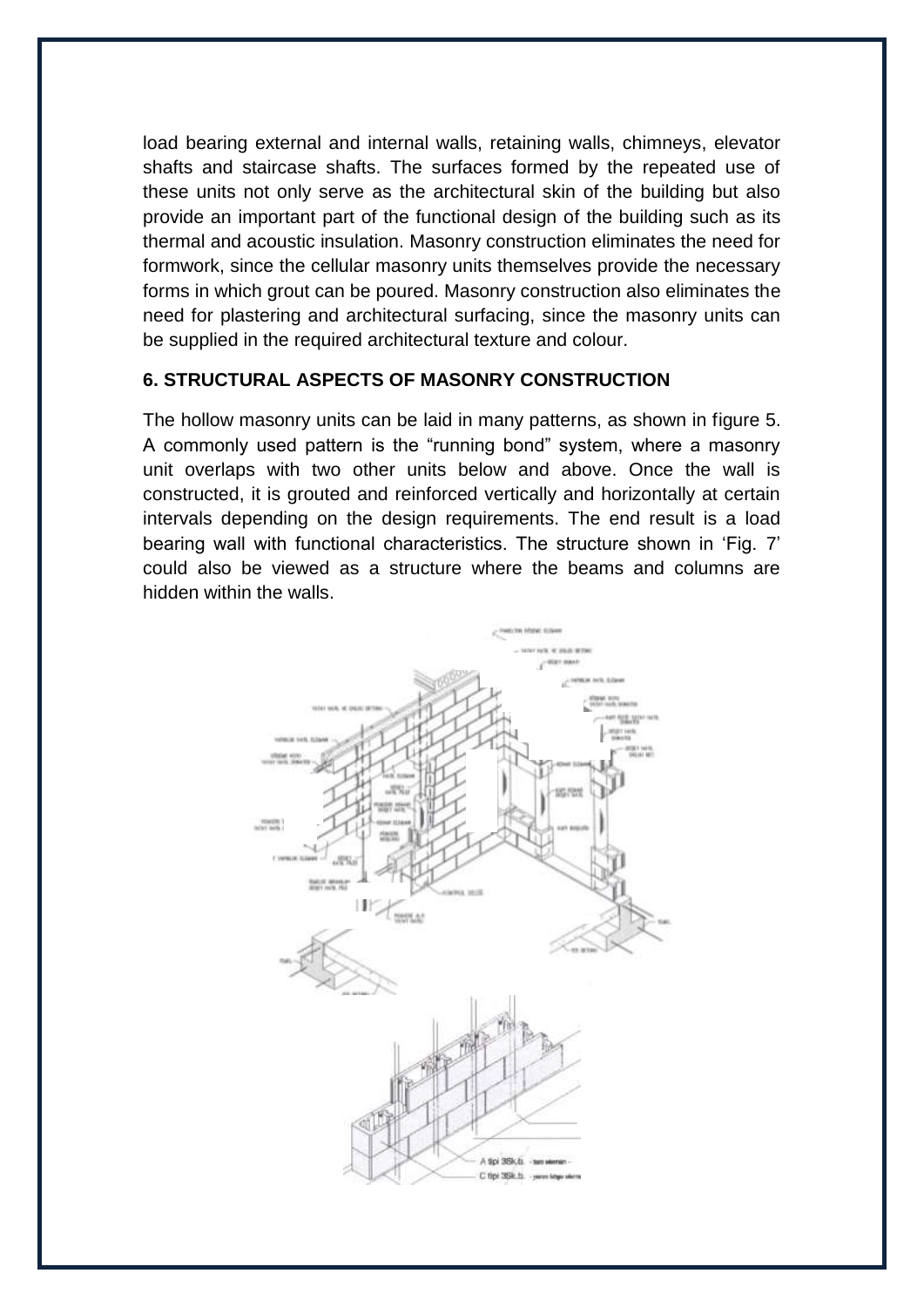Figure 7 – Structural elements within precast masonry construction.

If the architecture of the building requires wide openings for windows and doors such that the masonry walls is not sufficient to resist the imposed loads, they can be reinforced by masonry-piers that are embedded within the wall to provide the necessary strength and stiffness. 'Figure 8' shows the formation of such piers within the walls that are formed from unique masonry units.



Figure 8 – Use of masonry units to construct piers.

# **7. A MODERN APPICATION OF MASONRY CONSTRUCTION**

The following project is comprised of 3-story houses with a basement and two stories above the ground level. The structures are built with the reinforced masonry and hollow core slab system which includes precast hollow core slabs as rigid diaphragms supported by reinforced masonry units as vertical and lateral load bearing wall elements. The structures were designed based on the ACI guidelines since the DBYBHY 2007 does not cover the design of reinforced masonry structures.

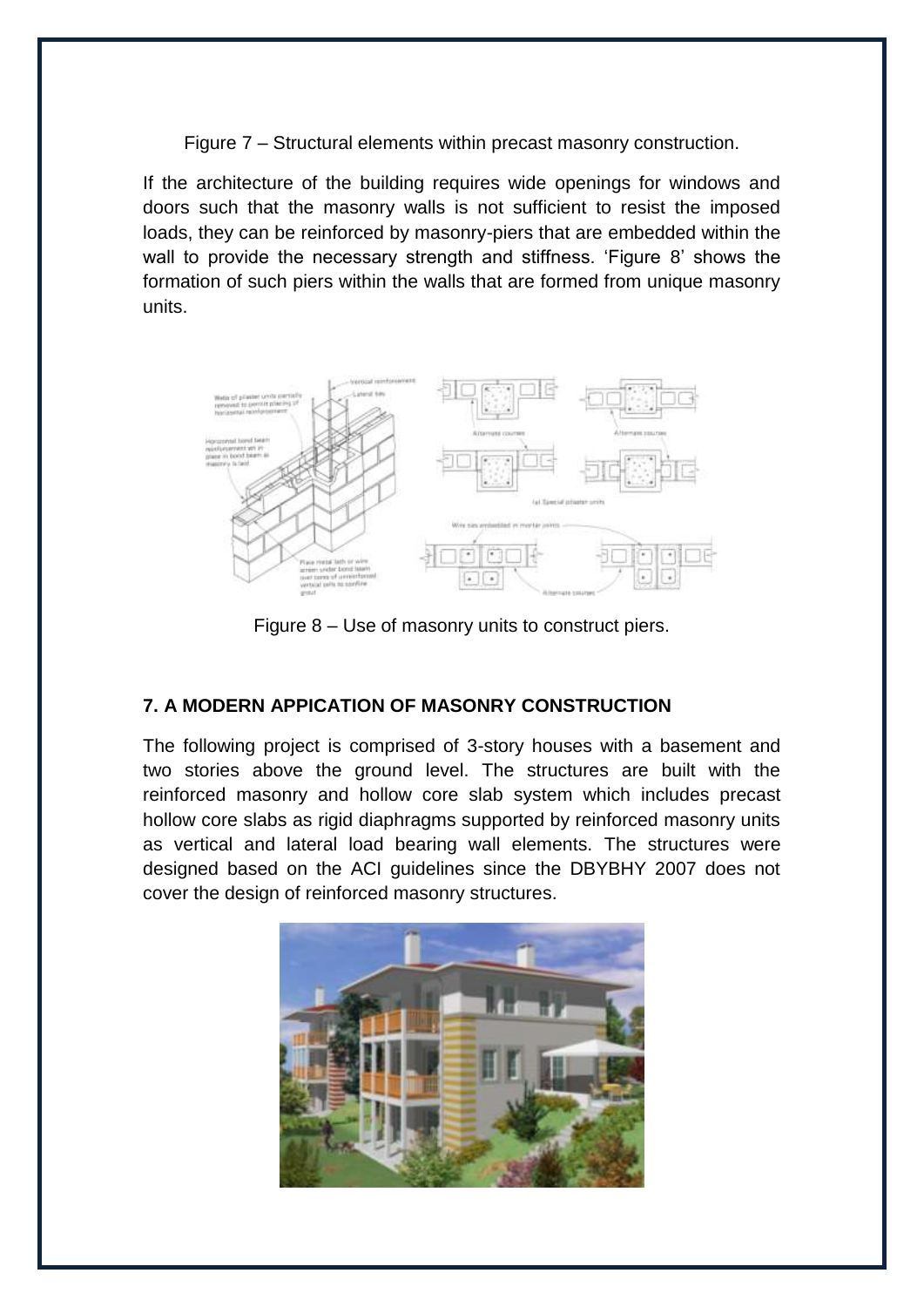#### Figure 11 – Arkeon Evleri.

The project is situated in a seismic region categorized as Level-1 and the following are the design loads:

- Slabs:  $0.236$  t/m<sup>2</sup>
- Slab topping (7cm): 0,168 t/m<sup>2</sup>
- Flooring:  $0.1$  t/m<sup>2</sup>
- Architectural wall load:  $0.050$  t/m<sup>2</sup>
- Live load:  $0.2$  t/m<sup>2</sup>
- Balcony and staircase live load:  $0,350$  t/m<sup>2</sup>
- Snow load:  $0.075$  t/m<sup>2</sup>

The seismic analysis of the buildings was based on equivalent lateral load procedure and was based on the following values:

- Spectrum constant:  $S(T) = 2.5$
- System quality factor: R =2.5
- Spectral acceleration constant: A(T)=0.4
- Effective ground acceleration constant: A0=0.4
- Building importance factor: I=1.0

Based on the architectural and structural plans, the vertical loads on the masonry walls were found based on the one-way and two-way action of the slabs. The center of gravity and the center of rigidity location were determined for each story and the lateral loads were distributed to the supporting masonry walls with openings for doors and windows, through rigid-diaphragm action and detailing was revised by the flexibility considerations for the diaphragm as was shown in section 4.1. Once the lateral loads and the vertical loads were distributed to the vertical load carrying elements, UBC 97, ACI 530-99, DBYBHY 2007 codes were used following the allowable stress design procedure for the design of the walls. Based on these codes the design strengths were determined as follows:

Allowable axial compressive stress: [UBC-97-2107.2.5 and ACI530-05-2.3.3.2.1]

$$
F_{\alpha} = 0.25 \left( f'_{m} A_{n} + 0.65 A_{st} F_{s} \right) \left[ 1 - \left( \frac{h}{140 r} \right)^{2} \right] for \quad h'/r \leq 99
$$

$$
F_a = 0.25 (f^{'}_{m} A_n + 0.65 A_{st} F_s) \left(\frac{70r}{h^{'}}\right)^2 for \frac{h^{'}}{r} > 99
$$

Allowable flexural compressive stress: [UBC-97-2107.2.6 and ACI530-05-2.2.3]

 $F_b = 0.33 f'$ <sub>m</sub>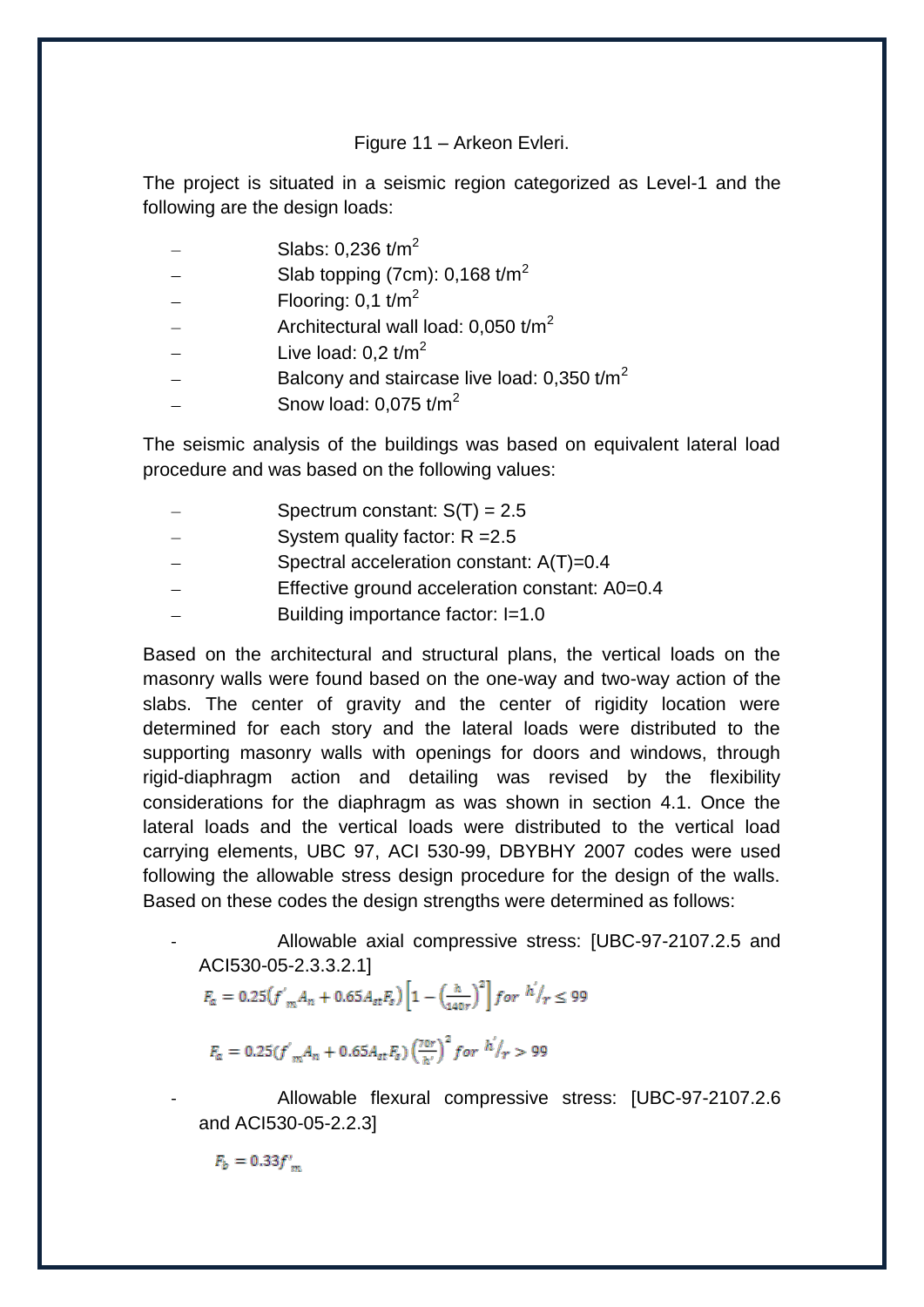Combined compressive stresses:  $\frac{f_a}{F_a} + \frac{f_b}{F_b} \le 1$  [UBC-97-2107.2.7-(7-16)]

- Allowable shear stress: [UBC-97-2107.2.9 and ACI530-05- 2.3.5.2.3]

Where shear reinforcement is designed to take the entire shear:

 $F_v = 0.042 \left(4 - \frac{M}{vd}\right) \sqrt{f'_m} \le 0.82 - 0.31 \left(\frac{M}{vd}\right) \sqrt{f'_m}$ 

Note that the design axial and design bending capacities of the masonry elements are determined with allowable stresses based on low material constants. The slenderness of the walls is taken into account for the calculation of their allowable compressive capacities. The building was designed for R=2.5 which is suggested by ACI for reinforced masonry structures.

Had this structure been a reinforced concrete frame, according to DBYBHY 2007, it could have been designed for a lateral load obtained by R=8. Therefore, this reinforced masonry structure is designed for a lateral load that is %320 higher than the lateral load that would have been used to design a reinforced concrete structure.

#### **6. CONCLUSION**

A building is composed of many characters, some of which is designated to be structural and some to be functional. Some of the formations within a building that are thought to be independent of the expected structural behavior of a building could in fact have an effect on the response and reaction characteristics of the building.

A design process involves an understanding. Current civil engineering design and code philosophies strive to understand and determine the behavior of a structure up to its ultimate strength limits. Previous design methodologies were criticized for its lack of investigation depth of material characteristics, structural member behavior and overall design limitations. Modern civil engineering practices do not solely rely on conservative assumptions and experience based on historic field experiences and strives to implement a scientific method of design based on rationality and statistics. Therefore, current design practices for structural frames must be improved to incorporate the effect of non-structural infill walls.